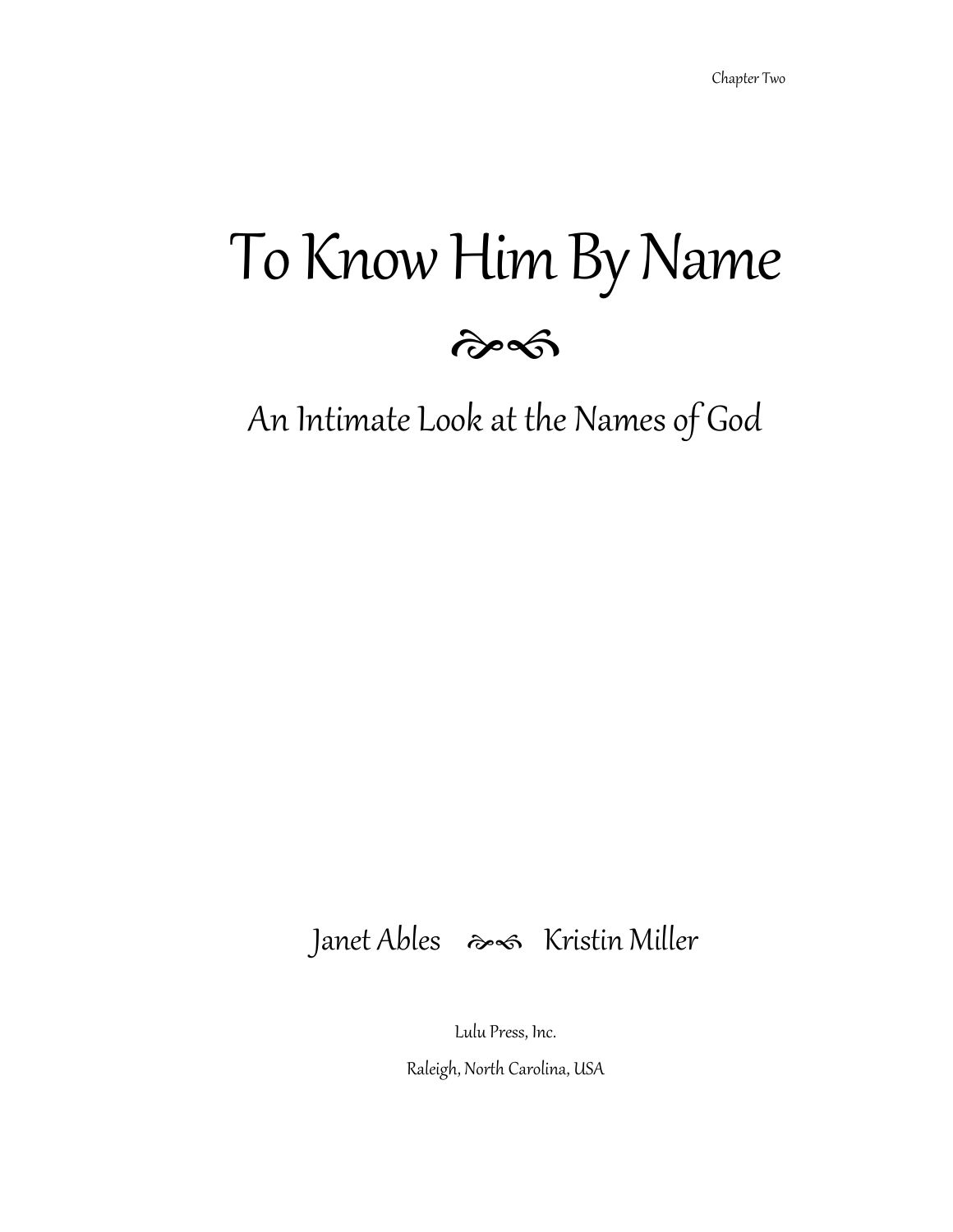#### For more information about this or other resources by these authors or speaking availability, please email jjables@sbcglobal.net.

Published by Lulu Press, Inc. © 2011 by Janet Ables and Kristin Miller ISBN 978-1-257-85433-3

Cover by Kylie Bennett, Atascadero, CA

Except where otherwise indicated, all Scripture quotations in this book are taken from The Holy Bible, New International Version, copyright © 1973, 1978, 1984 by International Bible Society. Other versions used include:

New American Standard Bible®, copyright © by The Lockman Foundation 1960, 1962, 1963, 1968, 1971, 1972, 1973, 1975, 1977, 1995. Used by permission. (www.lockman.org).

The Amplified® Bible © copyright, 1954, 1958, 1962, 1964, 1965, 1987 by The Lockman Foundation. Used by permission. (www.lockman.org).

THE MESSAGE copyright © by Eugene H. Peterson, 1993, 1994, 1995, 1996, 2000, 2001, 2002. Used by permission of NavPress Publishing Group.

Holy Bible, New Living Translation, copyright © 1996, 2004, 2007. Used by permission of Tyndale House Publishers, Inc., Carol Stream, IL 60188 USA. All rights reserved.

New Century Version®. Copyright © 2005 by Thomas Nelson, Inc. Used by permission. All rights reserved.

The Holy Bible, English Standard Version®, copyright © 2001 by Crossway Bibles, a publishing ministry of Good News Publishers. Used by permission. All rights reserved.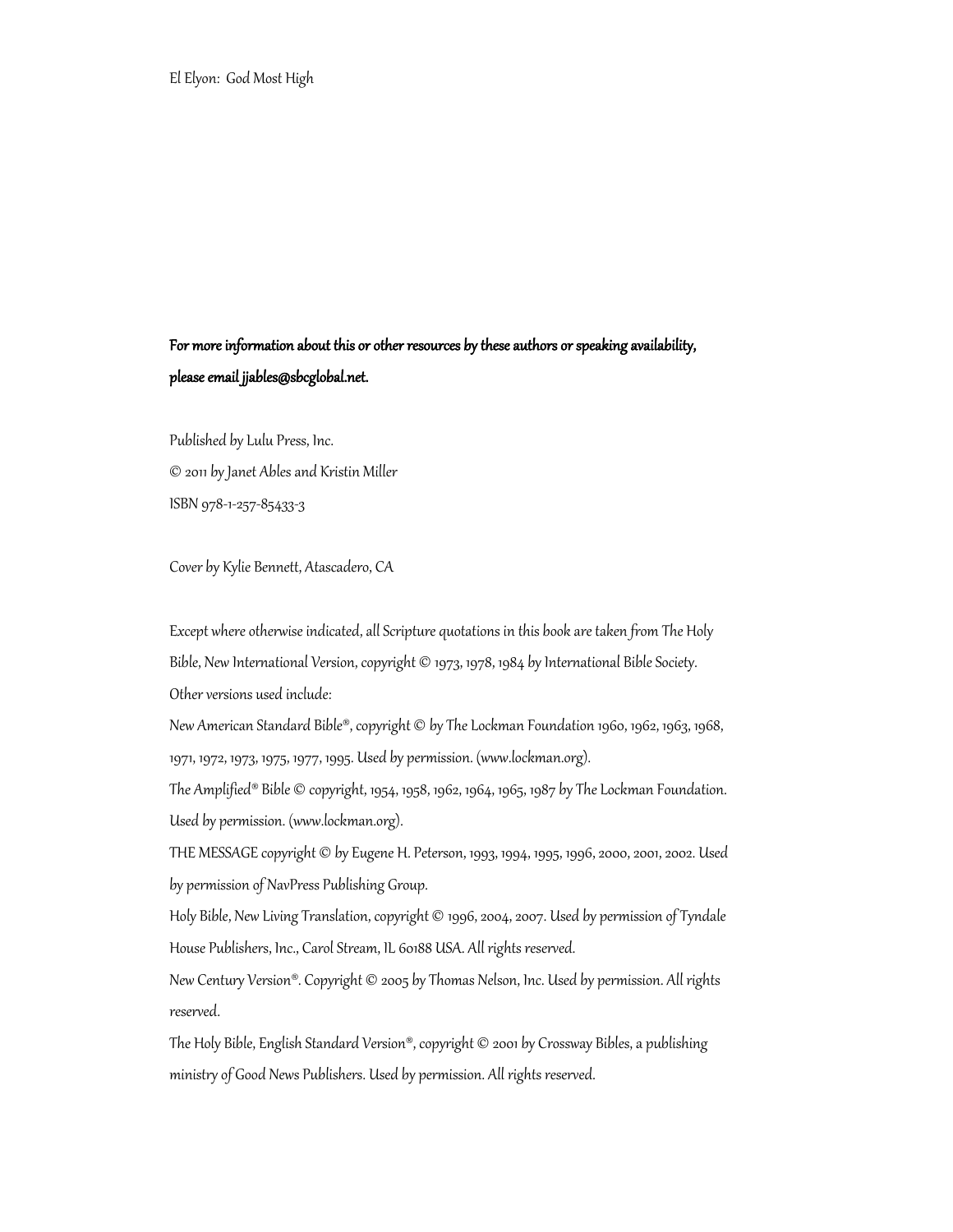### A Note From the Authors

#### $\hat{\sigma}$

"…My people will know my name…"

Isaiah 52:6

*To Know Him By Name* is a result of an honest desire to know our God better, who He really is, and how He works in our lives. It is our hope and prayer that through this study your understanding of your Maker, your Savior, and your King will expand beyond its current boundaries and you will develop a deeper level of intimacy with the Lover of your soul. He is, you will find, an incredibly complex personality with emotions, plans, and a longing to be loved by His people. This book is far from exhaustive; in fact, we admittedly have barely scratched the surface. Some of the names of God traditionally presented in such a study have been omitted, while others more obscure have been explored. Regardless, we have found that as our knowledge of Him is diligently cultivated through study, our love for Him flourishes and our desire to serve Him overflows from a grateful heart. Get to know Him better…you won't regret it!

In His Name,

Janet & Kristin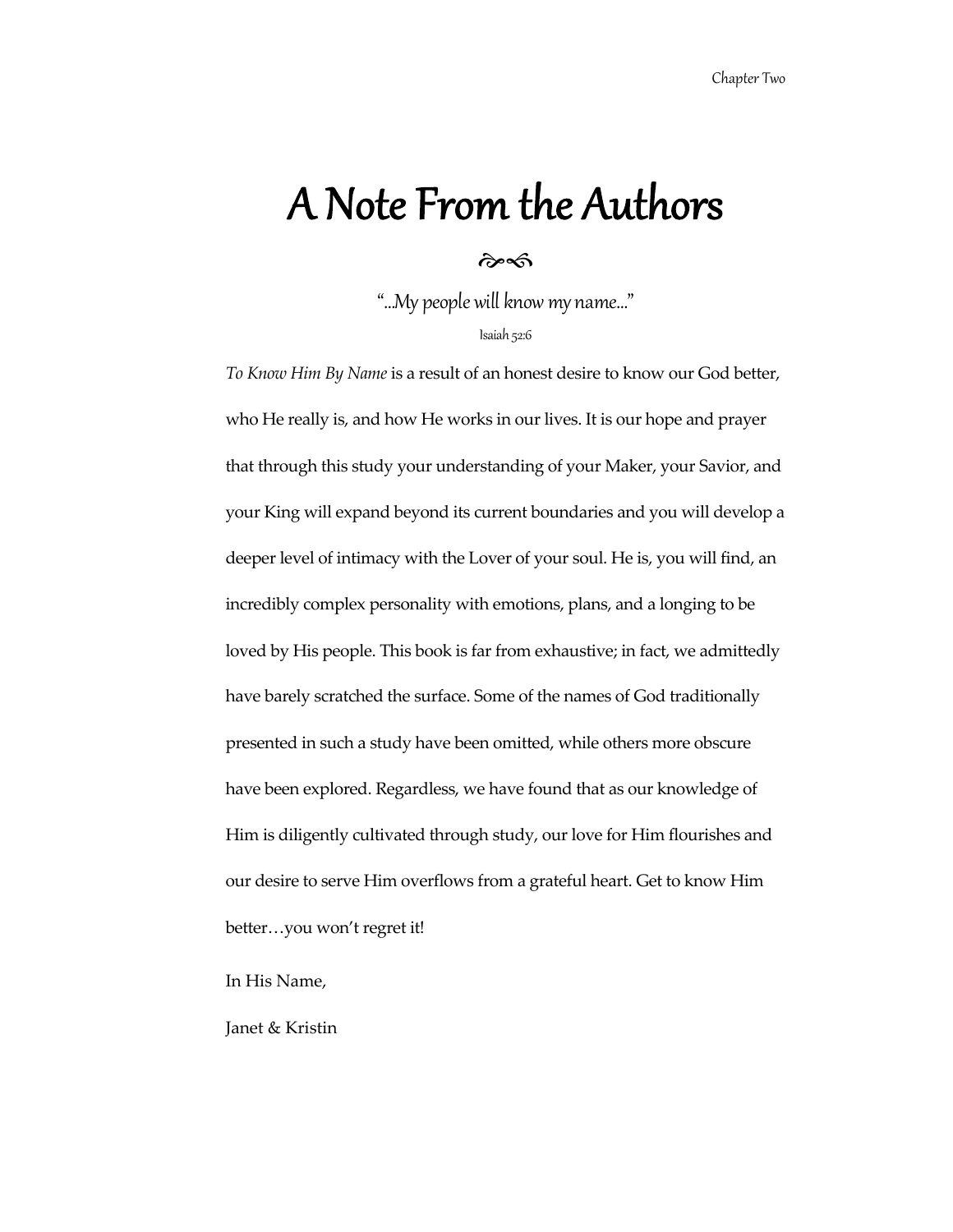## How to Use This Study

ef

*To Know Him By Name* is a study for both individual and small group use. Based largely in the Old Testament, it is rooted in much Biblical history. Woven throughout, however, is practical application pulled from the pages of the New Testament and the words of Jesus Himself. Each chapter of study is divided into five sections. The first three are designed as a day's worth of personal study to introduce a particular name of God and exploring the context in which the name was revealed. This encourages digging into the spiritual principles found in the revelation of each name, some often hiding in plain sight. The fourth day of study links the name studied in that chapter to a particular psalm. Taking the time to journal through a psalm is well worth the effort and will hopefully provoke meditation and reflection with thoughts and prayers recorded in a separate journal. The intention of time spent journaling through a psalm is to be immersed in a time of praise and worship centered on the character of our God. Finally, the last section of each chapter is a set of small group questions that recap the week of homework, hitting the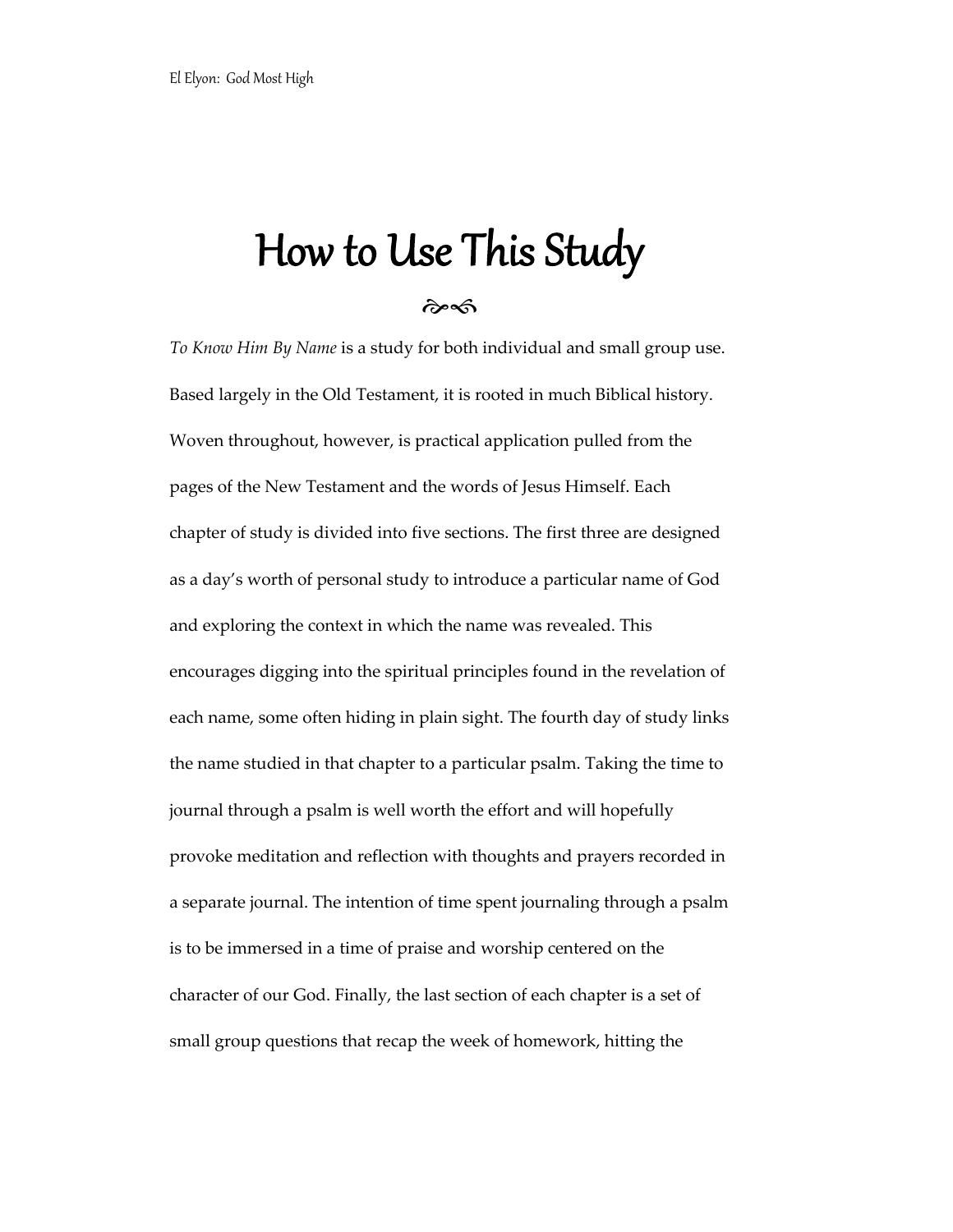Chapter Two

highlights and encouraging discussion. These questions can be answered ahead of time or be explored together in a small group format. However you choose to use this study, may you be blessed and enriched as you seek to know your God better!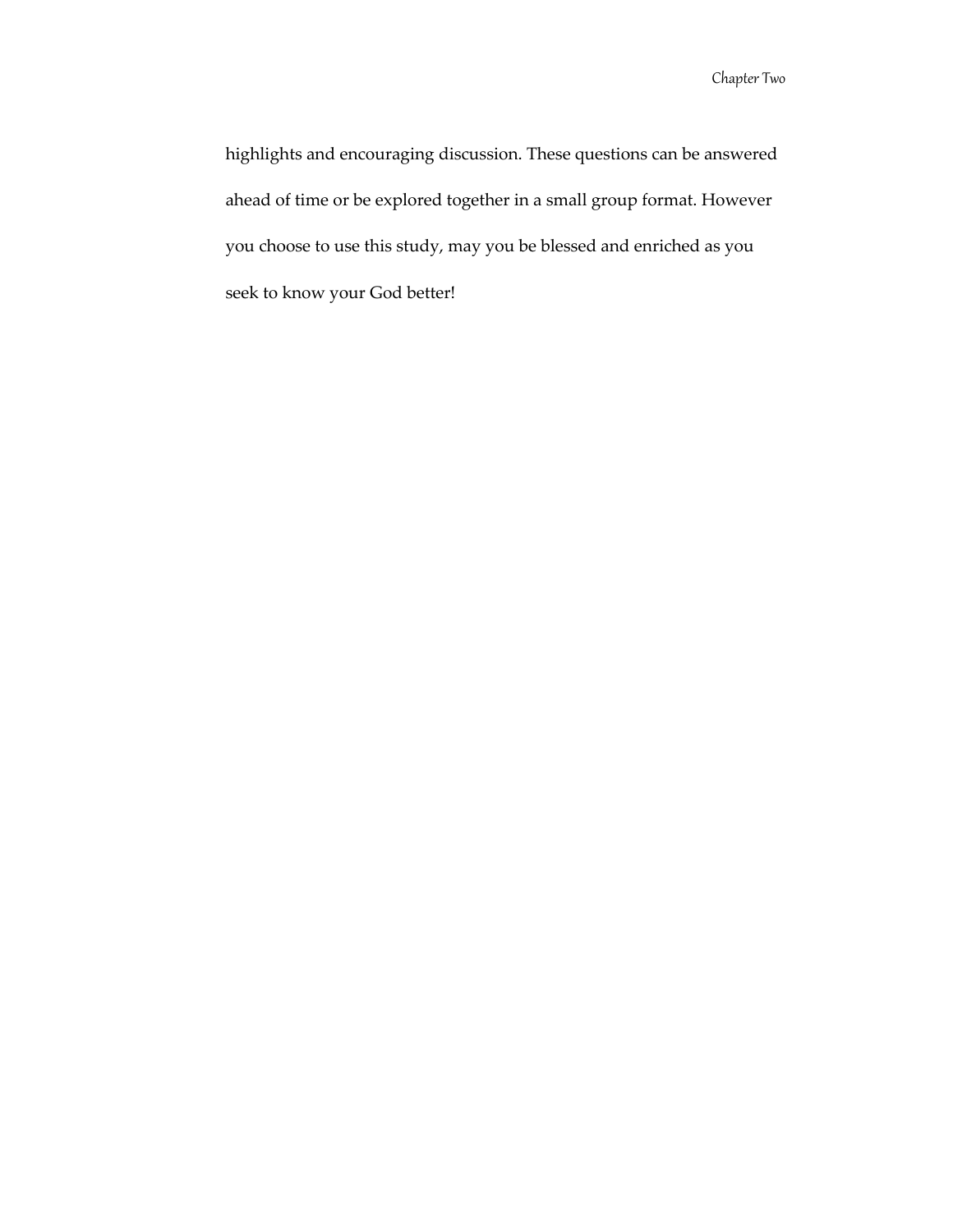### (EL el-YOHN)

"For you, O LORD, are the Most High over all the earth;

you are exalted far above all gods."

Psalm 97:9

#### $\hat{\sigma}$

#### DAY ONE: GOD MOST HIGH

Most cultures in the ancient world were polytheistic, meaning they worshiped many gods. In order to keep track of their many gods, ancient people developed names to identify them. They used the word *el* to refer to a god in general and they would often combine *el* with another word to describe that god's abilities or strengths.

One of the names of our God is *El Elyon*. *Elyon*, simply means *highest*, or *most high*. When you combine "*el*" with "*elyon*," you get a title meaning *God Most High*. From the very beginning, God wanted to distinguish Himself from the other gods man was worshiping. So, early on God identified Himself as the Most High God or *El Elyon*. The first time we find this name in Scripture, however, it isn't completely obvious that it is referring to our God. Read Genesis 14.

In this story, Abram gets involved in a major war between nine kings because his nephew, Lot, had been kidnapped. According to verses 14-16, what happened when Abram got involved?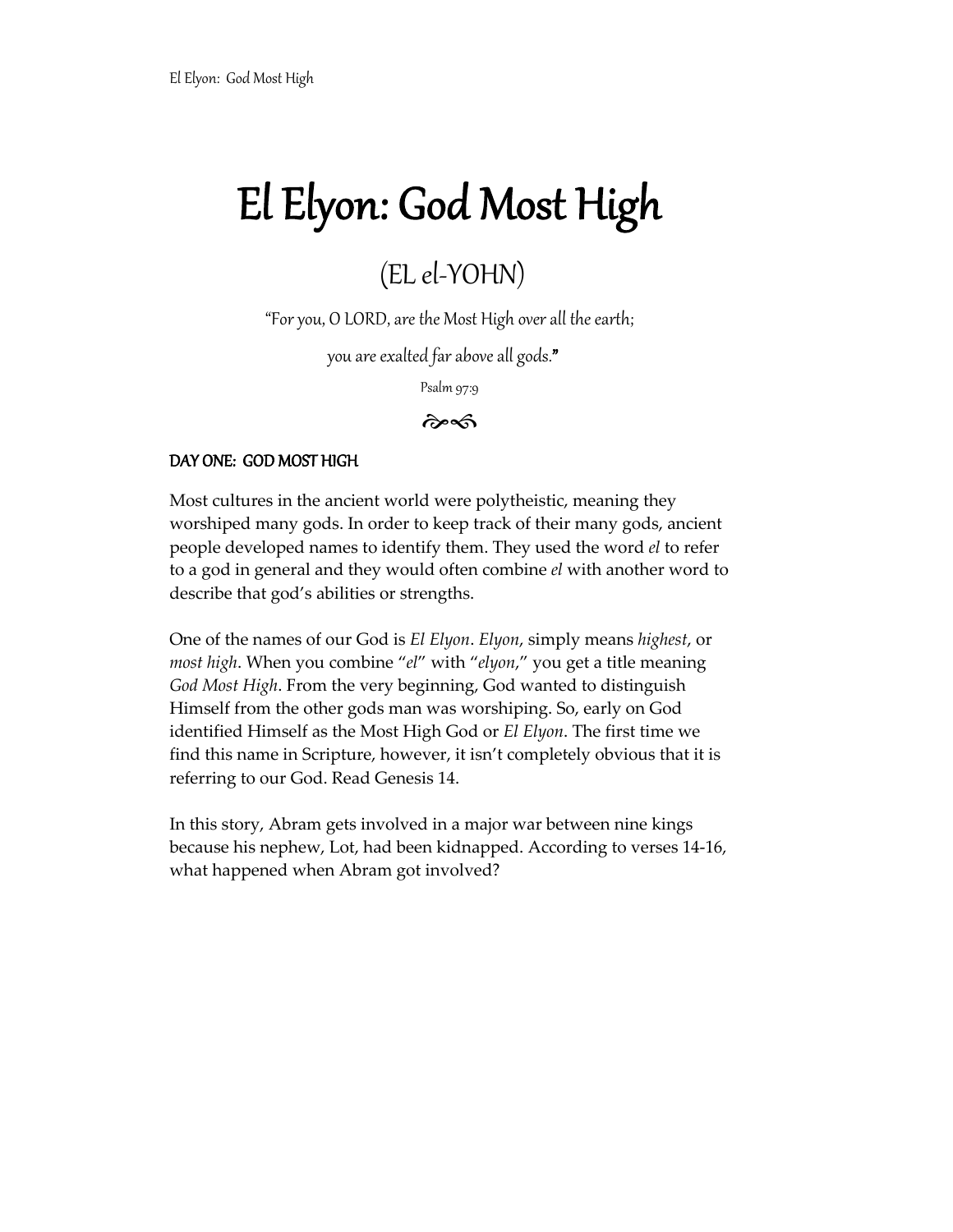After the battle had been won, Abram went out to meet the King of Sodom in the King's Valley. Most likely, Sodom's monarch wanted to thank Abram for saving the day. In verse 18, we meet a new character in the story. Who is he?

What two titles are given to this man in verse 18?

Melchizedek, the King of Salem, has confounded Bible scholars for centuries. It's interesting that Melchizedek is identified as both a king and a priest. Nowhere else in Scripture is any one man recognized as king *and* priest until Messiah. What did this king/priest do for Abram in verse 19 and how did he specifically identify Abram?

There it is: *El Elyon*, God Most High. This is the very first time in Scripture that God is identified as the God Most High. What did Melchizedek say *El Elyon* possesses?

Essentially Melchizedek said: *Blessed be Abram of El Elyon, Elohim of heaven and earth.* In this verse Abram is associated with his God, and not just any god, but the same God for whom Melchizedek is a priest. Melchizedek distinguished God from all other gods by calling Him "God above all other gods," "the highest God," "the Creator of all." As the Most High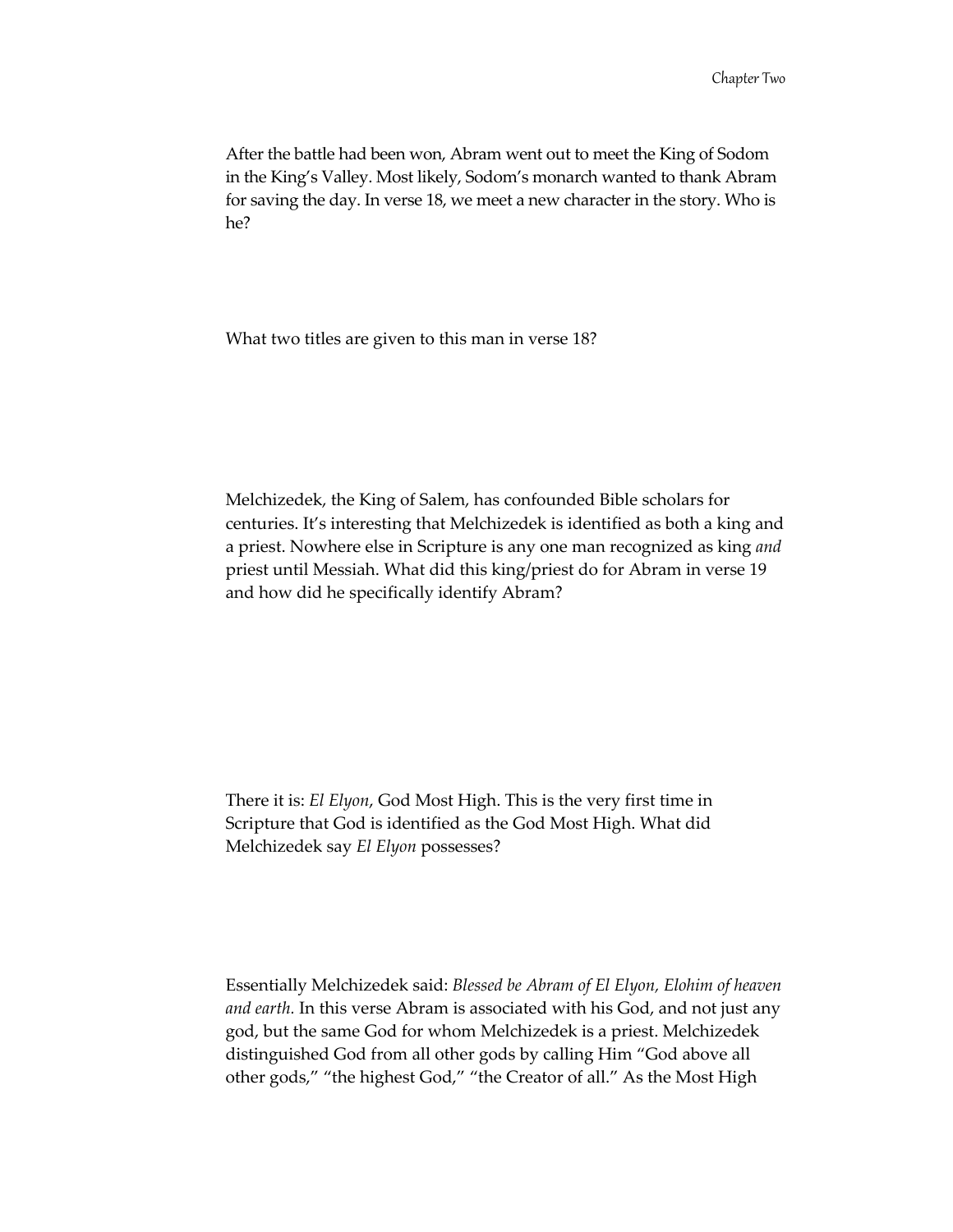God, Melchizedek attributed great power to *El Elyon*. With what did Melchizedek credit *El Elyon* in verse 20?

According to Melchizedek, *El Elyon* was not a distant god but instead He was a God who was personally involved in Abram's affairs. *El Elyon* gave Abram victory over his enemies. The Most High God, the one above all others, sovereignly controls the outcome of war. The Most High God determines victory and defeat, essentially life and death, and He exerts sovereign control over the entire universe. After all, every aspect of creation belongs to *Elohim*; it is His creation and as *El Elyon* He presides over it.

The sovereignty of *El Elyon* extends into every aspect of life. What do the following verses say about God's sovereignty?

Deuteronomy 32:39

1 Samuel 1:5-6

1 Samuel 2:6-10

Isaiah 45:6-7

Isaiah 46:9-11

Daniel 2:20-23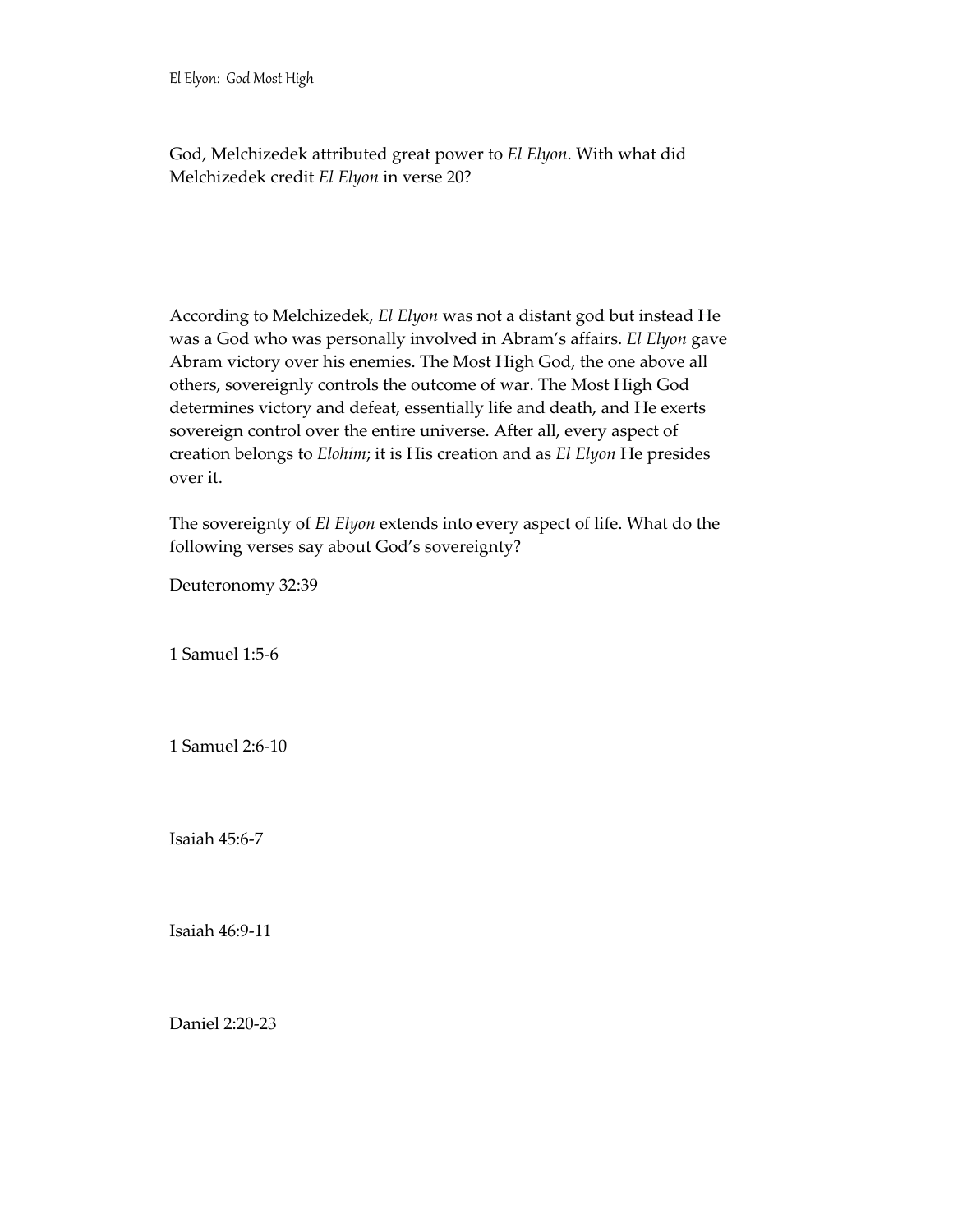According to these verses, *El Elyon* is sovereign over all aspects of His creation. What thoughts do these verses generate? List them in the margin.

How have you seen *El Elyon's* sovereign hand in your life?

How does the concept of God's sovereignty encourage or comfort you?

 $\hat{\alpha}$ 

#### DAY TWO: SOVEREIGN AND GOOD

The sovereignty of God is no easy thing to grasp, and we could spend a lifetime wrestling with the balance between man's responsibility and *El Elyon's* ultimate sovereignty. Commentator DiAnna Paulk said:

#### "There is a…realm in which God's will to act is dominant, and a realm in which man's liberty is given permission to act."<sup>'</sup>

While on some level we can accept this statement, it is sometimes difficult to fully understand God's sovereignty. When we have difficulty understanding *El Elyon's* sovereign control over our lives, the truth of Isaiah 55:8-9 can bring tremendous encouragement. Read these verses. What do they say about our ability to fully understand God's ways? God makes it clear that there are some things we are just not going to comprehend because the ways and thoughts of *El Elyon* are above us. The context of these verses provides insight into the high thoughts and ways of God. To put this verse into context, read Isaiah 55. This chapter is nestled in the midst of Isaiah's many prophecies about Messiah and what He would do. What does Isaiah 55:6-7 specifically tell us to do?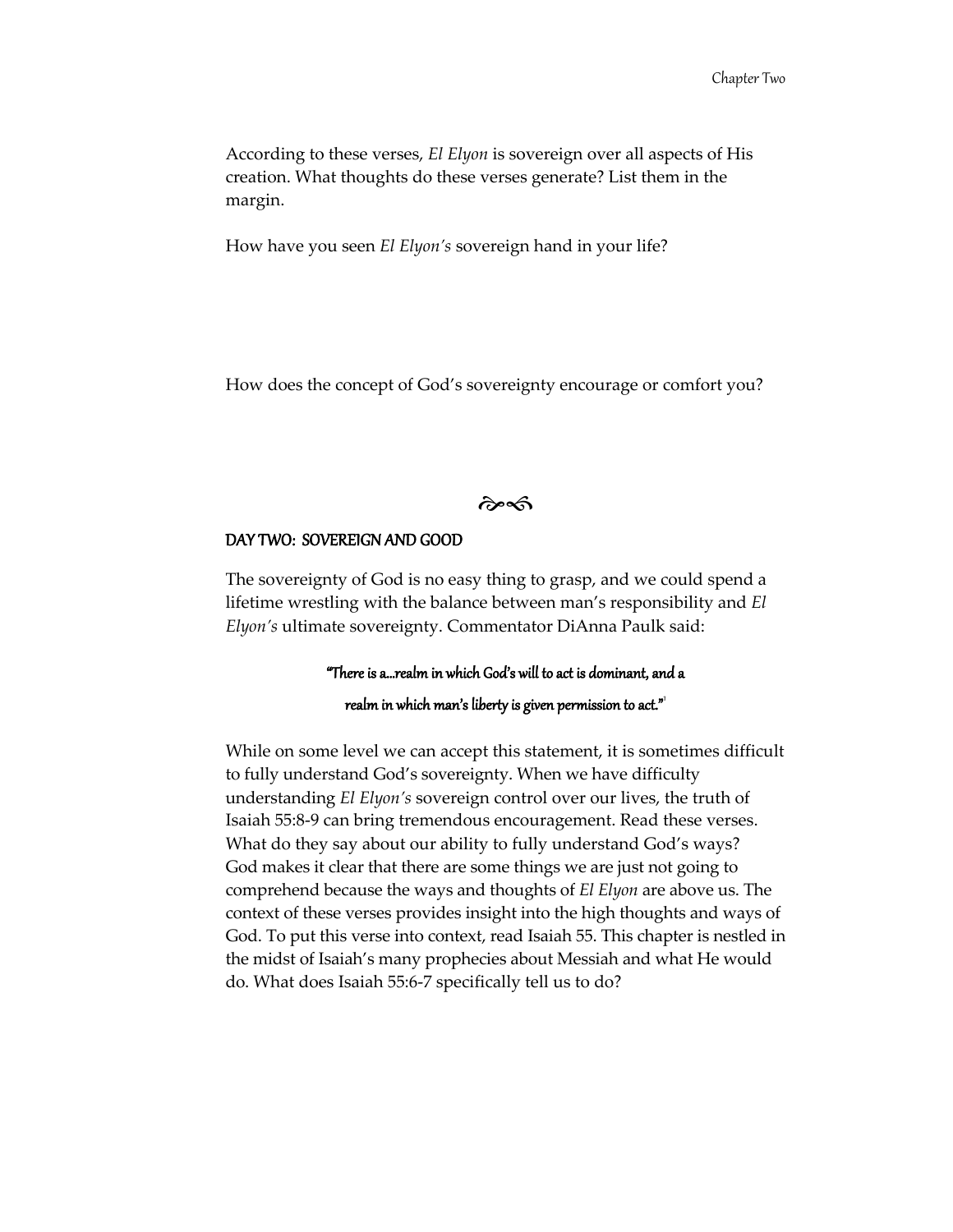How does God respond when we seek Him through forgiveness?

So, just before we are told that God's ways and thoughts are higher than ours, we are told to seek God and He will freely pardon us. This is one of the many ways *El Elyon's* thoughts and ways are higher than ours. He offers salvation for a creation that deserves condemnation, not mercy. As a sovereign God, what does He have the power to do according to Isaiah 55:11?

And from 55:12, what will that word accomplish for us?

God's way, the highest way, revolves around providing compassion and pardon through the sacrifice of Messiah. God's ultimate plan of redemption is possible through His sovereign control over the entire universe. Only *El Elyon*, the Most High God, could defeat the forces of evil that have ensnared us and restore us to Himself. Psalm 78:35 confirms this. Write it out here: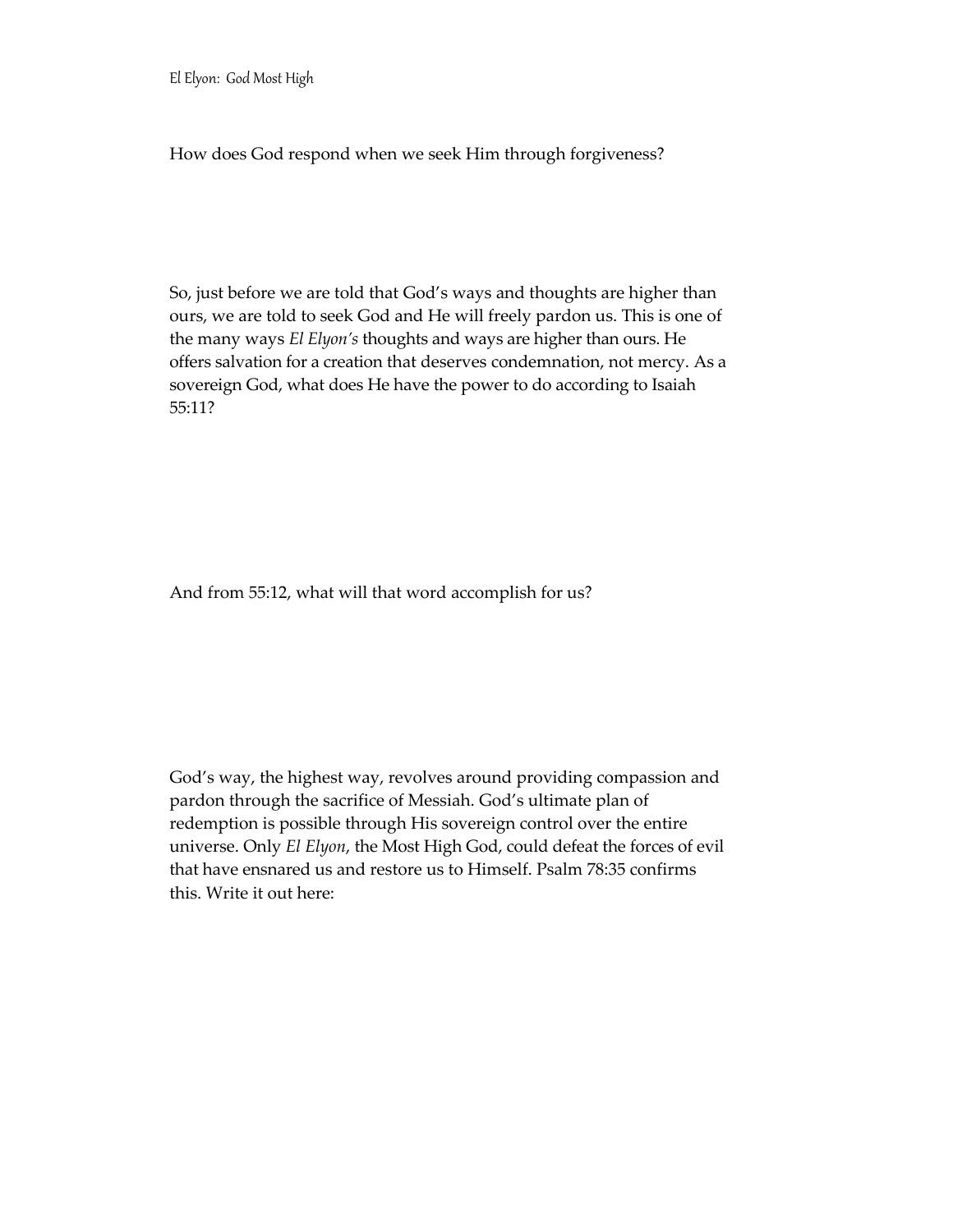Only the highest God can redeem. Only *El Elyon* reigns over life and death. Only our God can be relied upon for salvation. What do Psalm 34:8, Psalm 73:28 and Psalm 100:5 say about God?

What would it mean to have a sovereign God who was not good?

We can rest assured that our God, by whatever name we address Him, is both sovereign *and* good. The psalmist had no trouble recounting God's goodness. Look up the following verses and note the ways God reveals His goodness to us.

Psalm 25:8

Psalm 86:5

Psalm 119:68

Psalm 145:8-9

Scripture is full of *God is good* statements, especially in the Psalms. Read Psalm 52:8-9. For what does the psalmist wait or hope? Why?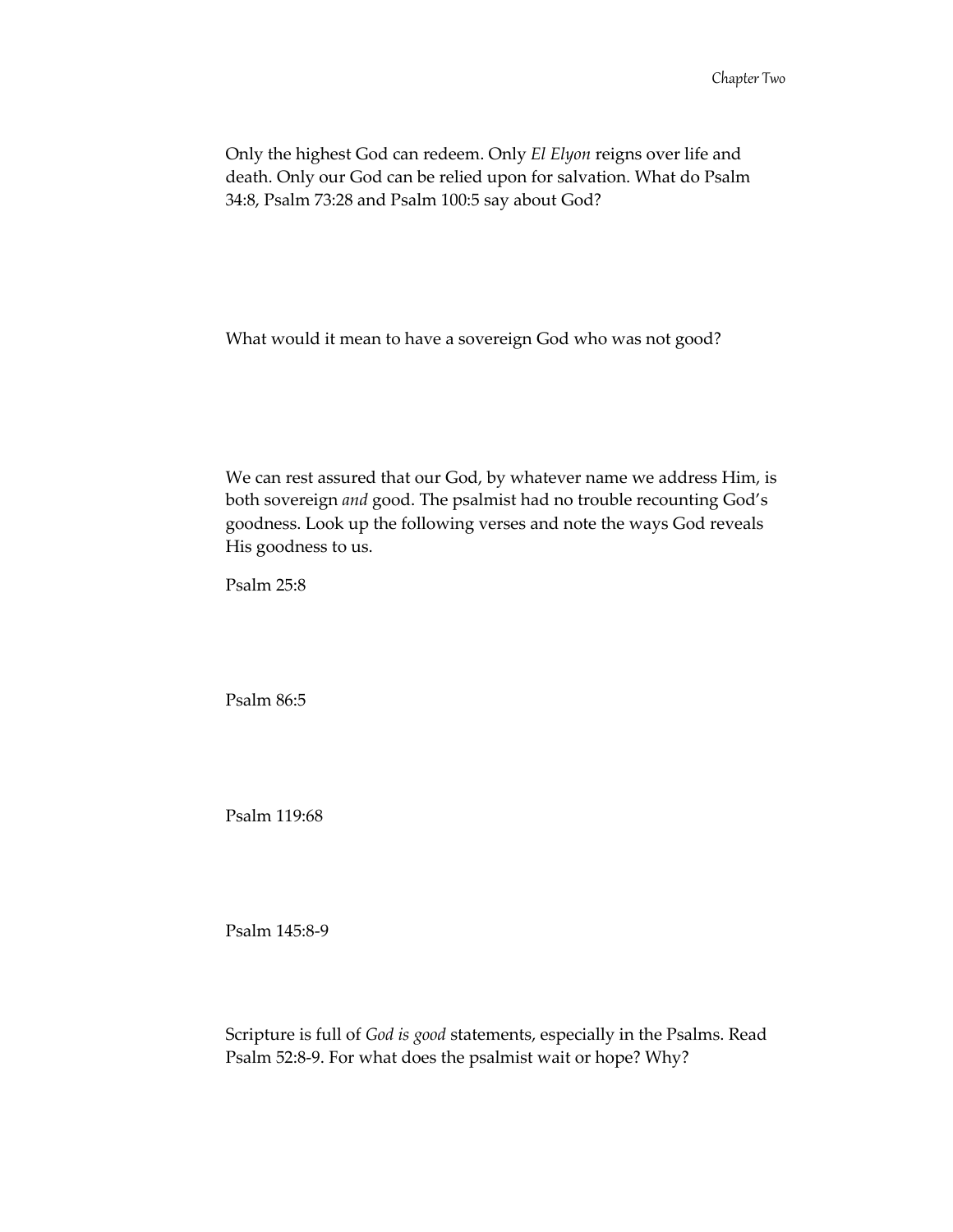Why does he praise God?

Sometimes God's ways don't seem good to us, especially when sorrow or suffering is involved. What if your life doesn't seem so good to you? What if you feel like Naomi in Ruth 1:20-21 when she says, *"…the LORD has made my life very bitter…."* What then? Sometimes *El Elyon*, in His sovereignty, allows circumstances that do not seem good to us. But remember what He told us in Isaiah 55:6-7: *"…My ways are higher than your ways, My thoughts higher than your thoughts."*

Accepting God's sovereignty and believing that He is good can give us hope that even though our situation may be hard, God is working another angle. And He promises it's for good. Read Romans 8:28-29. Write it out here:

#### $\hat{\mathcal{C}}$

#### DAY THREE: YOU MEANT IT FOR EVIL …

Joseph, the eleventh and favorite son of Jacob, was a guy who could have honestly joined with Naomi and lamented that God had made his life very bitter. Joseph must have lain awake many nights wondering why things hadn't worked out the way he'd planned. Where was the God of his forefathers anyway? Read the beginning of Joseph's woes in Genesis 37. What did his brothers first want to do to him and what did they actually do?

What lie did they tell their father?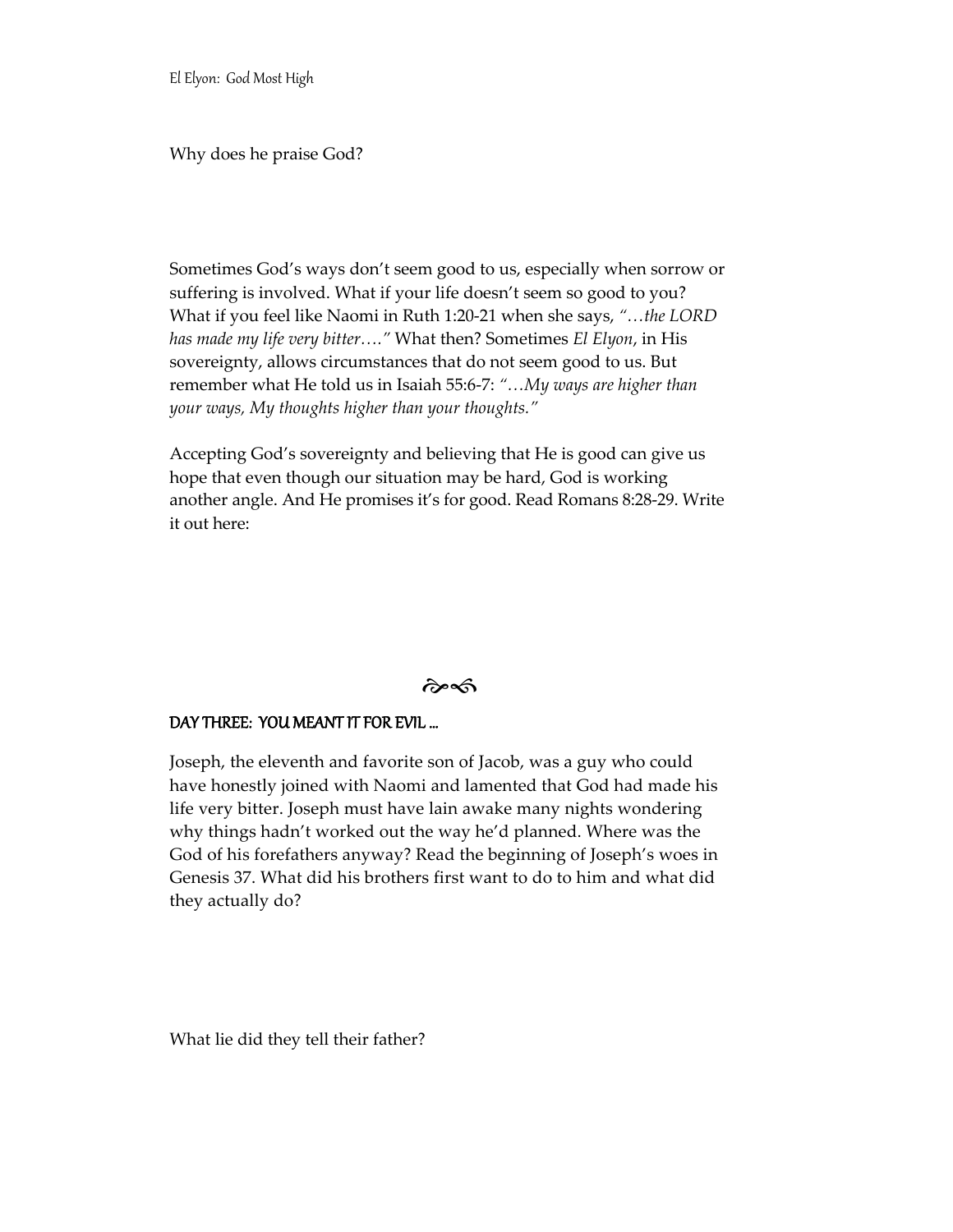By the end of the chapter, where is Joseph?

Although Joseph never wanted to be sent away to Egypt as a slave, his slavery was actually the avenue through which God delivered him from the hands of his brothers. Joseph's captivity was God's sovereign way of intervening and saving Joseph's life. Even though Joseph could have easily blamed *El Elyon* for his circumstances, God was working all things out for good. And, as we will see later in the story, God not only used Joseph's captivity for Joseph's good, but God also used it for the good of an entire nation.

Is there an area of your life that appears to have gone terribly wrong? Think again on Romans 8:28. Ask God to help you believe His promise. Spend a few minutes thanking God for His promise to work all things together for good.

Read Genesis 39. Of what and by whom is Joseph falsely accused?

What was Joseph's master's reaction and what did he do?

Despite this terrible turn of events, what does verse 21 reveal?

Joseph may not have considered a life sentence for a crime he did not commit to be an act of kindness by his God. But very soon Joseph will find himself in charge of the entire prison. Verse 23 tells us why. Write the reason here: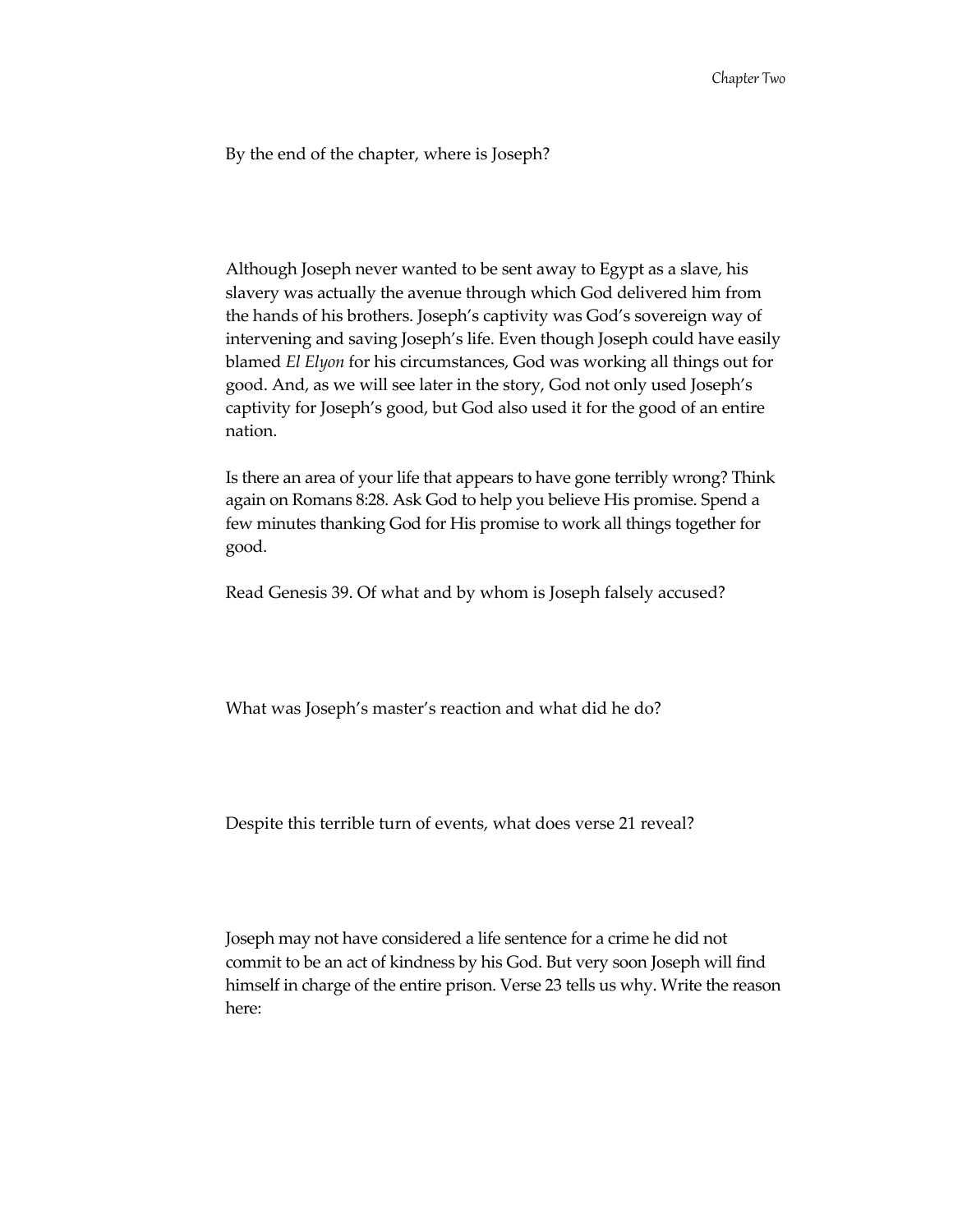#### What do Genesis 39:6 and 39:22-23 have in common?

Like his time in Potiphar's household, Joseph's time in prison was used by God to train him for the even greater responsibilities that lay ahead. Read Psalm 57:2. Note briefly how it relates to Joseph's story in the margin.

While in prison, things got really interesting when Joseph was empowered by God to accurately interpret dreams. This ability eventually lead to an audience with Pharaoh. Giving all credit to his God, Joseph soon found himself with the *carte blanche* of a C.E.O. Although Joseph had formerly exercised tremendous freedom over a rich man's household and a king's prison, this time Joseph was administrator over the entire Egyptian Empire. Wow.

Fast-forward about 10 years. Joseph was enjoying his position as Prime Minister of Egypt. He had married, fathered two sons, and presided over seven years of plenty and two years of famine. And then who should walk through the door one day but the brothers who had wanted to murder him over 20 years before.

Joseph's brothers didn't recognize him, but Joseph knew **them**. Genesis 42:7 says, *"As soon as Joseph saw his brothers, he recognized them…."* Joseph didn't reveal his identity to his brothers at first. But eventually, in an elaborately planned feast, he dropped a bombshell on them. Read Genesis 45:1-9. How did Joseph acknowledge God's sovereignty over his life in these verses?

By this time in his life, Joseph had begun to see how God had been at work from the very beginning. Through His sovereignty, God allowed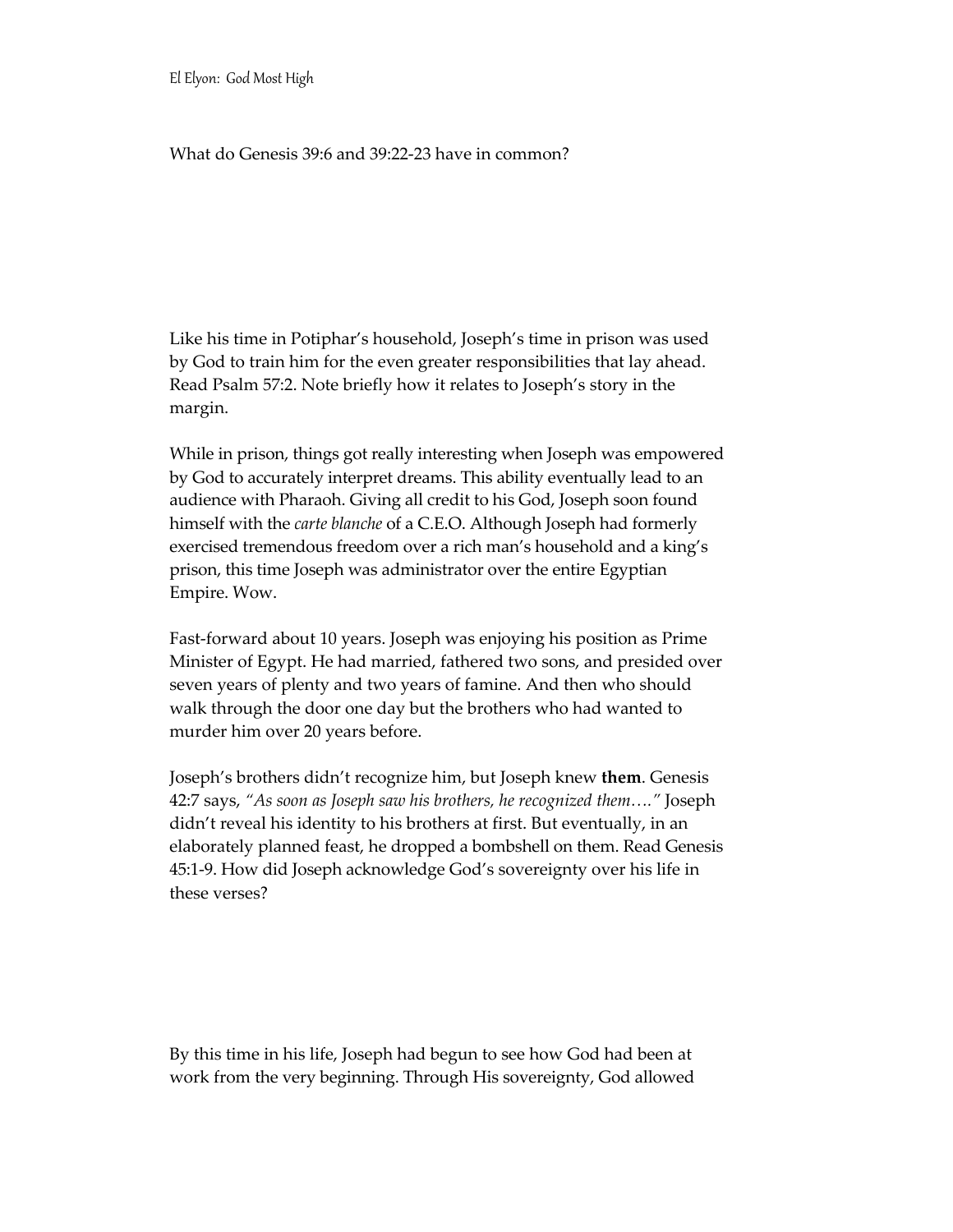hardship and suffering to move Joseph into the perfect position to accomplish the purposes of *El Elyon*. Joseph said it best in Genesis 50:20. Write it here:

Is there something in your past or even your present that someone meant for harm? Perhaps no one intended harm, but you have suffered just the same. Read Psalm 57:2 again. Write out a prayer in your journal to *El Elyon* asking Him to fulfill His purpose for you.

Close today's lesson by meditating on Psalm 9:1-2.

"I will praise you, LORD, with all my heart and tell about the wonders you have worked. God Most High, I will rejoice; I will celebrate and sing because of you."

 $\hat{\sigma}$ 

#### DAY FOUR: JOURNAL PSALM 91

Psalm 91 is unique because four different names of God are used in the first two verses. The first name for God used in this psalm is *El Elyon*, God Most High. Slowly and thoughtfully read this psalm. Allow God's words to fall fresh on you today. Once again, use your journal to complete today's homework. In whose shelter are we to dwell? Where are we to abide?

Spend a few minutes clearing your mind of other distractions. Imagine yourself in the shelter of *El Elyon's* protection and in the shadow of the Almighty's power.

What does the psalmist call God in verse 2? What does God do in verse 3? Thank God for being and doing these things for you as well.

Read verse 4 again. Allow God's sovereignty to cover you. Seek refuge under the wings of His faithfulness. Journal your thoughts.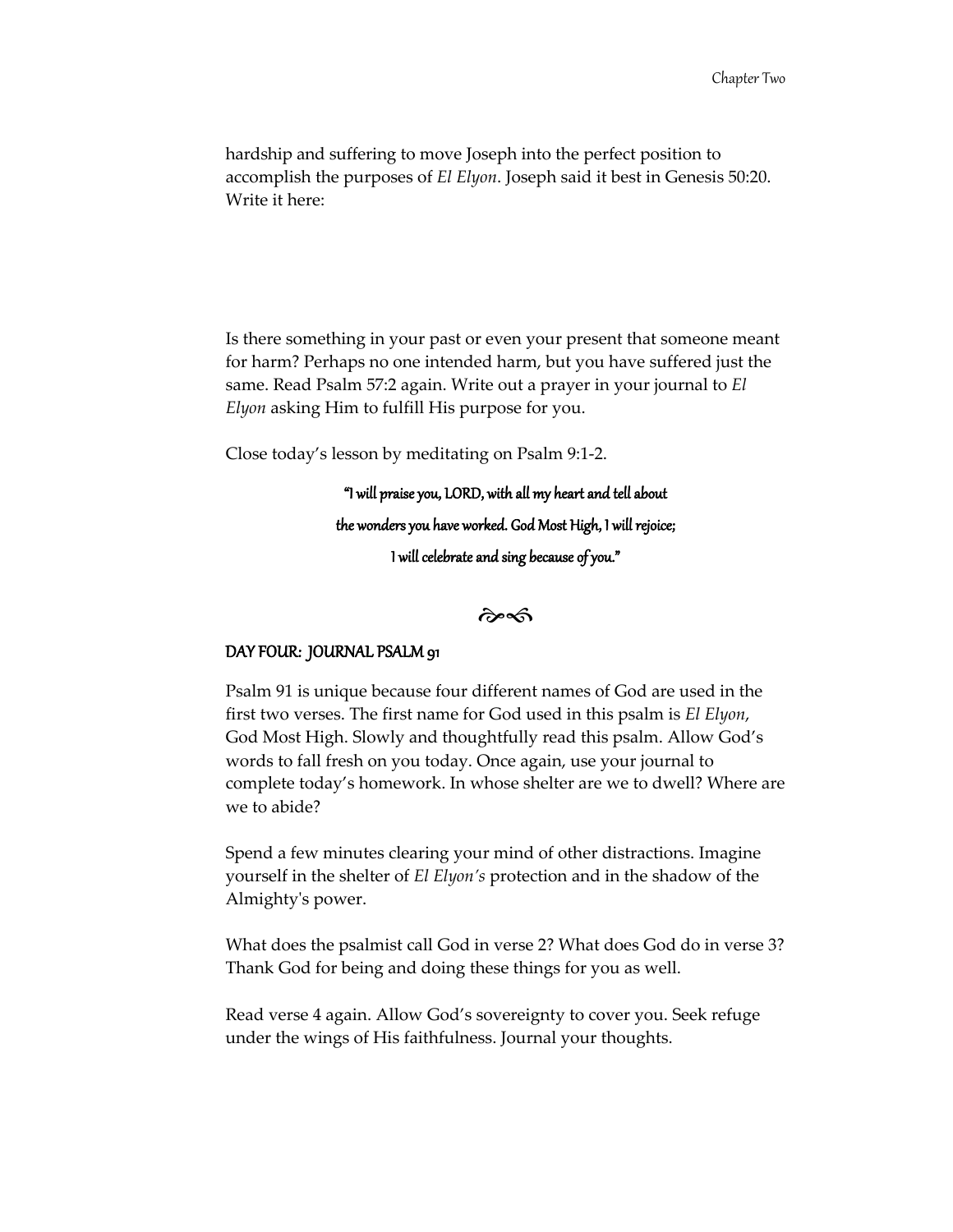Beginning in verse 5, the psalmist declares his faith in *El Elyon* and finds courage in His presence. Write out your own declaration of faith. Testify to the power of God's presence in your life.

In verse 9 the psalmist confirms that dwelling in the presence of the Most High God is a choice. Confirm your choice to dwell with Him.

According to verses 11-13, what happens to those to dwell in God's presence? Thank God for His provision and care.

Think on verse 14. Why has the psalmist been set "securely on high?"

God makes promises to the psalmist (and to us) in verse 15. Write out these promises in your journal. Our God Most High is on our side. *El Elyon* will never leave us nor forsake us. Spend time today thanking God for the way He answers us in times of trouble.

 $\hat{\sigma}$ 

#### SMALL GROUP: DOING LIFE TOGETHER

Just think. We worship a God who is both sovereign and good. If either of these attributes was missing from God's character, we would be doomed. Fortunately for us though, God exercises His sovereign control hand-inhand with His goodness. This week we examined Genesis 14 where the name *El Elyon*, Most High God was first used in Scripture. In this passage the priest Melchizedek identified

Abram as belonging to *El Elyon*, Creator of heaven and earth. Discuss how God's sovereignty was essential for God to have created the heavens and the earth.

Sometimes it's difficult to understand and see God's plan for our lives, especially when things get tough. In Romans 8:28-29 God promises that He is using all things to accomplish two things in our lives: goodness and conformity to Christ. Share a time when you saw God use a "bad" thing for good. How did God use this circumstance to conform you more to the image of His Son, Jesus?

In Isaiah 55:8-9 we are reminded that sometimes we will not fully understand the ways and thoughts of God. In what ways are God's plans higher than our own?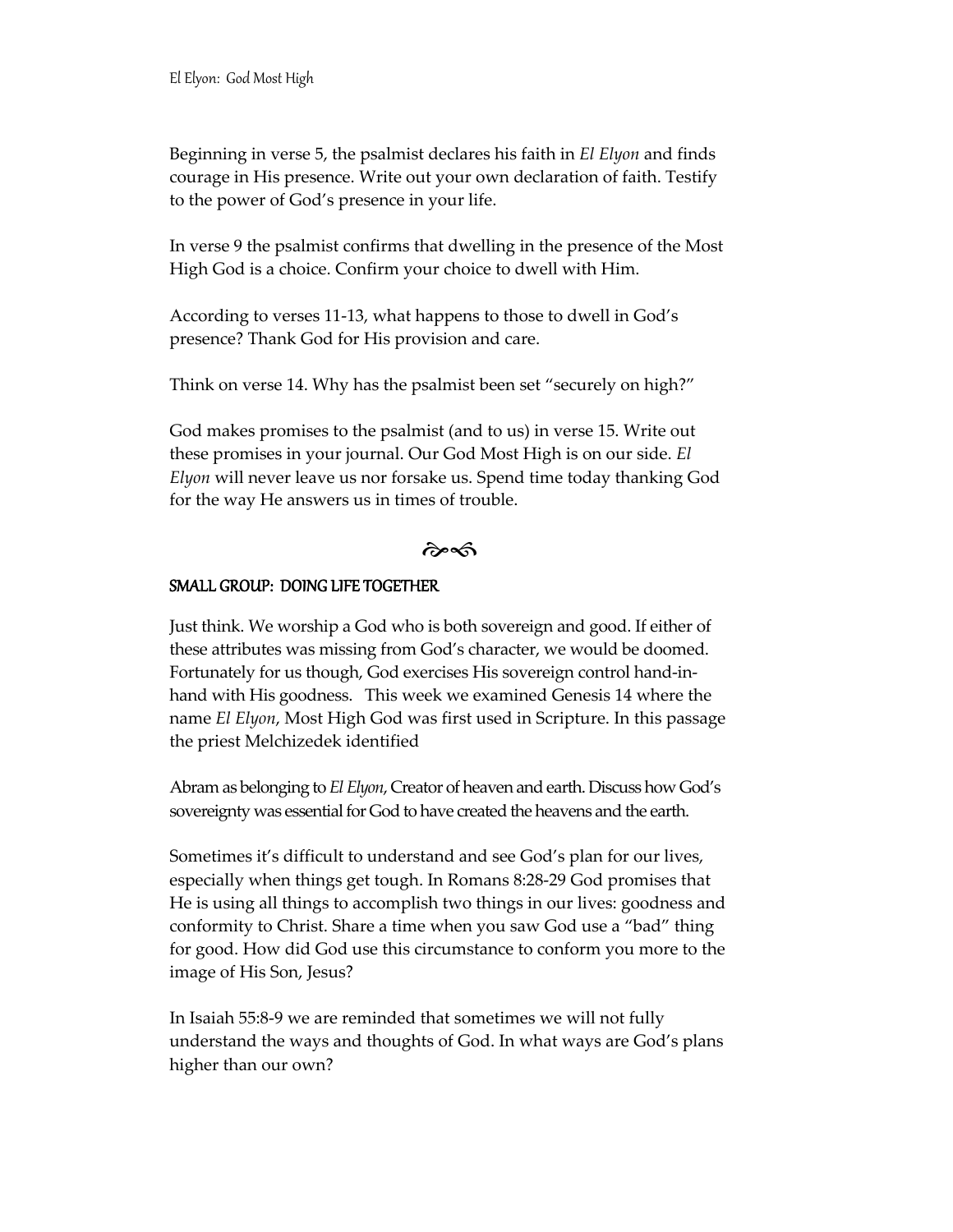In Psalm 52 David says that he was content to wait on God's name because He is good. What do you think David meant by these words? Have you ever waited on God's goodness to come to you? How did the knowledge of God's character and name help you wait?

In this chapter we studied how Joseph was betrayed, sold into slavery, falsely accused and imprisoned. One of the fascinating things that happened in Joseph's story was the way God used something bad (betrayal and slavery) as the agent of rescue for Joseph. God could have delivered Joseph in any way He chose, but in His infinite wisdom and sovereign will, God chose to deliver Joseph through a plan involving trials and adversity. How has God used a path involving trials and adversity to bring about deliverance for you?

The time Joseph spent living in chains wasn't wasted. God used that time to mold and shape Joseph into someone capable of commanding all of Egypt. How has God used hard times in your life to prepare you for future service or ministry for Him?

Read Joseph's words in Genesis 50:20 below. Share any thoughts you have about Joseph's statement to his brothers.

Close your time together as a group in prayer, thanking God for His sovereignty and His promises to work all things for the good of those who love Him and are called according to His purpose.

> "We are assured and know that God being a partner in their labor all things work together and are fitting into a plan for good to and for those who love God and are called according to His design *and* purpose." – Romans 8:28, The Amplified Bible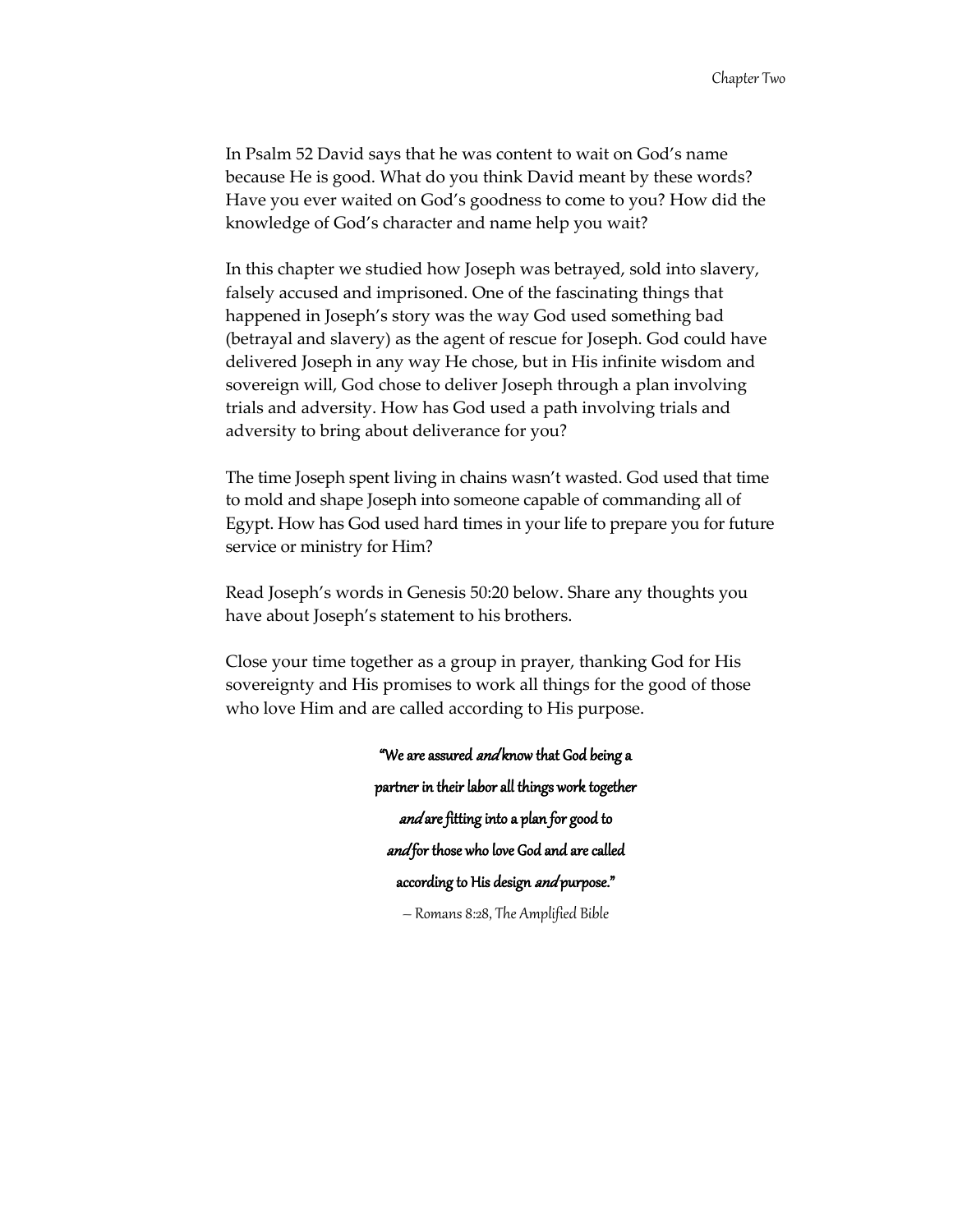## Sources

#### $\hat{\sigma}$

Arthur, Kay. *Lord, I Want to Know You.* Colorado Springs, CO: Waterbrook, 1992, 2000.

Blue Letter Bible*. The Names of God in the Old Testament.* www.blueletterbible.org, April 2002, July 2004

Brooks, E.E. *El-ELYON…The Most High God.* www.kingdomlife.com.

Dolphin, Lambert. *The Names of God.* www.ldolphin.org/Names.html, 2000.

Humpal, Dave. *Feed My Sheep.* www.hurtingchristian.org, 1997.

Julien, Sarah. *Coming Home: Adoption in Ephesians and Galatians.* www.quodlibet.net, July 2003.

Keathley, J. Hampton, III. *The Names of God.* www.bible.org/article/names-god.

Keller, Phillip. *A Shepherd Looks at Psalm 23.* Grand Rapids, MI: Zondervan, 1970.

Lang, Bernhard. *The Bible Study: From Adonai to Yahweh.* 

www.bibletopics.com/biblestudy/154.htm.

Lockyer, Herbert. *All the Divine Names and Titles in the Bible.* Grand Rapids, MI: Zondervan, 1975.

MacLeod, David J. *You Shall Call His Name Jesus.* 

Paulk, DiAnna. *I AM That I AM: El Elyon: Adonai: Yahweh; El Roi, El Bethel, El Olam & El Berith.* www.path-light.com, 2002.

Powers, Donna & Powers, Wayne. *The Italian Job.* USA: May 2003.

Rich, Tracey R. *Judaism 101: The Name of God.* www.jewfaq.org, 1996-1999.

Richards, Larry. *Every Name of God in the Bible*. Nashville, TN: Thomas Nelson, 2001.

Rudd, Steve*. Jesus Echoes the "I AM" statements of Jehovah in the Gospel of John!* www.bible.ca

Ryrie, Charles Caldwell. *The Ryrie Study Bible New International Version.* Chicago, IL: Moody Bible Press, 1986

Smith, Malcolm. *The Lost Secret of the New Covenant.* Tulsa, OK: Harrison House, Inc., 2002.

Spangler, Ann. *Praying the Names of God.* Grand Rapids, MI: Zondervan, 2004.

Stone, Nathan. *Names of God.* Chicago, IL: Moody Press, 1944.

Towns, Elmer L. *My Father's Names.* Ventura, CA: Regal, 1991.

Vine, W.E. *Expository Dictionary of Old and New Testament Words.* Nashville, TN: Thomas Nelson, 1873-1949.

Wiersbe, Warren W., ed. *Classic Sermons on the Names of God.* Grand Rapids, MI: Kregel, 1993.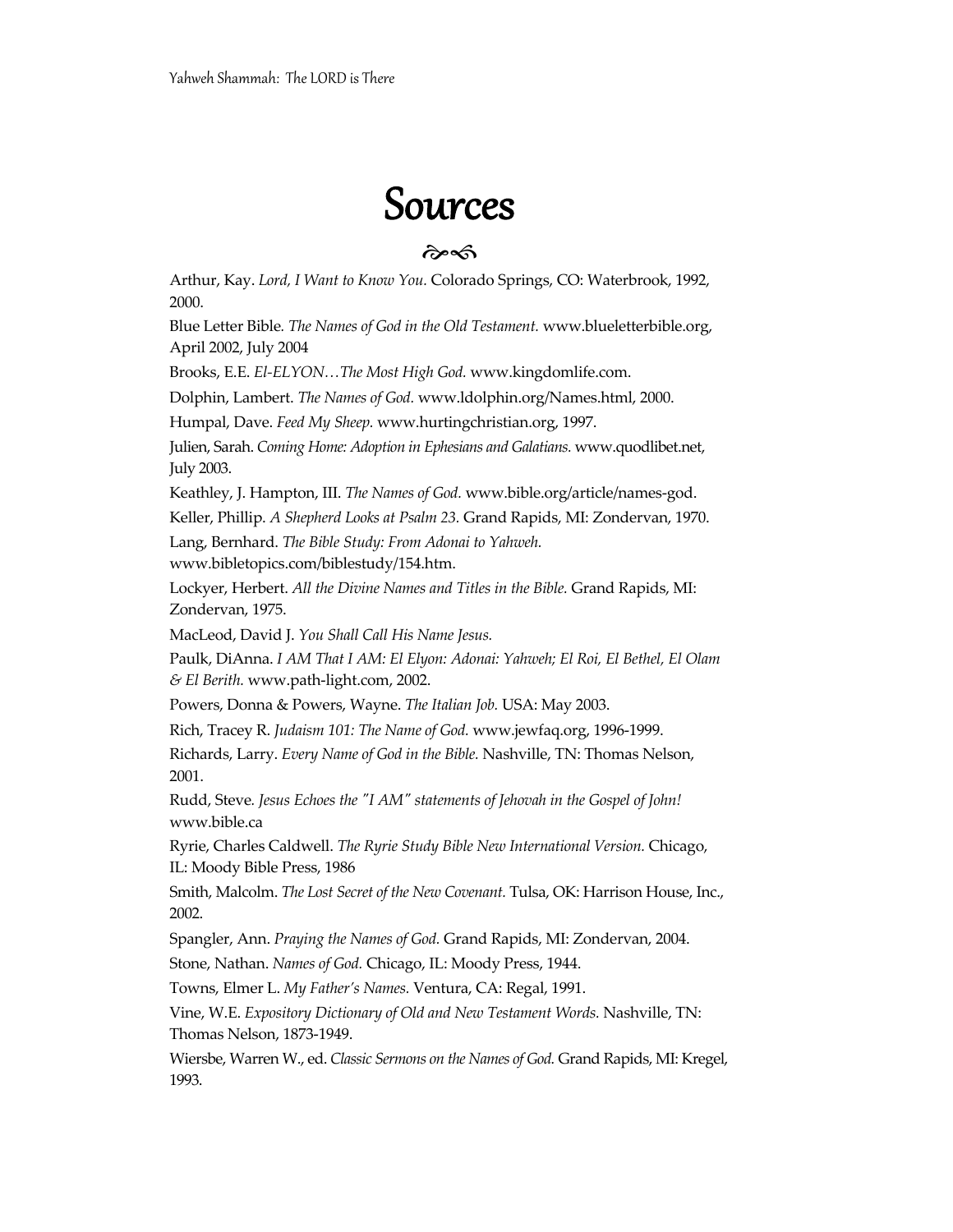Wikipedia. *Inattentional Blindness.* www.en.wikipedia.org/Inattentional\_blindness. November, 2010.

Wikipedia. *Jewish Views on Marriage.* 

www.en.wikipedia.org/wiki/Jewish\_views\_on\_marriage, February 2011.

Wikipedia. *Shalom,* www.en.wikpedia.org/wiki/Shalom, March 2011.

www.jehova.net/jehova1.htm.

Zodhiates, Spiros, ed. *The Complete Word Study Dictionary: New Testament.* USA: AMG International, Inc., 1992, 1993.

*Zondervan NASB Exhaustive Concordance*. Grand Rapids, MI: Zondervan, 2000.